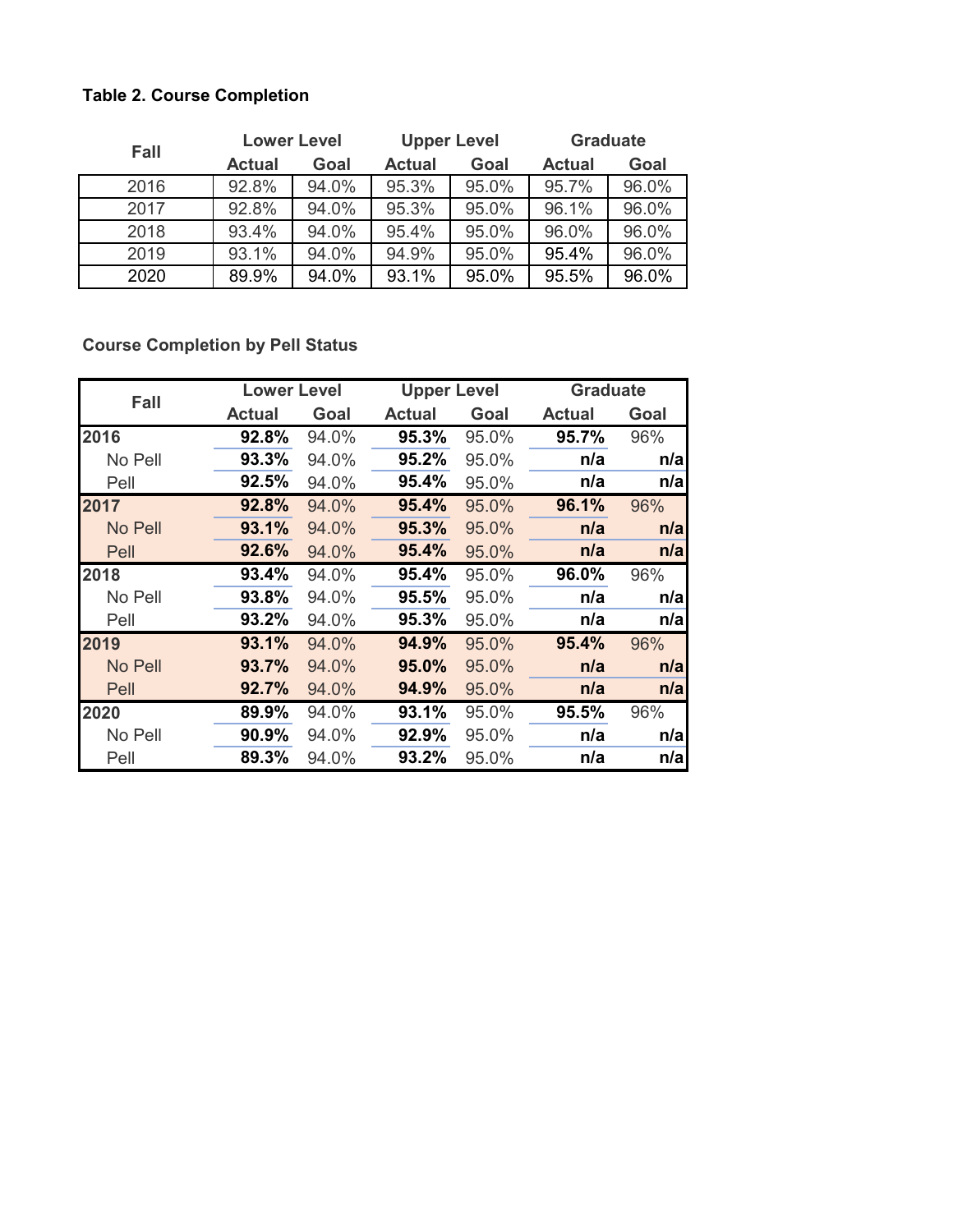## **Course Completion by Level, Gender, and Ethnicity**

|                 | <b>Lower Level</b> |      |               | <b>Upper Level</b> |               | <b>Graduate</b> |
|-----------------|--------------------|------|---------------|--------------------|---------------|-----------------|
|                 | <b>Actual</b>      | Goal | <b>Actual</b> | Goal               | <b>Actual</b> | Goal            |
| 2016            | 92.8%              | 94%  | 95.3%         | 95%                | 95.7%         | 96%             |
| <b>Female</b>   | 93.3%              | 94%  | 95.5%         | 95%                | 96.0%         | 96%             |
| White           | 92.9%              | 94%  | 94.6%         | 95%                | 96.2%         | 96%             |
| <b>Black</b>    | 93.5%              | 94%  | 93.2%         | 95%                | 98.6%         | 96%             |
| Hispanic        | 93.1%              | 94%  | 95.4%         | 95%                | 95.7%         | 96%             |
| International   | 97.5%              | 94%  | 98.0%         | 95%                | 98.0%         | 96%             |
| Other           | 95.7%              | 94%  | 96.0%         | 95%                | 96.8%         | 96%             |
| <b>Male</b>     | 92.2%              | 94%  | 95.0%         | 95%                | 95.2%         | 96%             |
| White           | 93.7%              | 94%  | 95.6%         | 95%                | 94.3%         | 96%             |
| <b>Black</b>    | 93.9%              | 94%  | 93.5%         | 95%                | 93.5%         | 96%             |
| Hispanic        | 91.8%              | 94%  | 94.9%         | 95%                | 94.6%         | 96%             |
| International   | 98.2%              | 94%  | 96.5%         | 95%                | 97.5%         | 96%             |
| Other           | 96.1%              | 94%  | 95.8%         | 95%                | 97.0%         | 96%             |
| 2017            | 92.8%              | 94%  | 95.4%         | 95%                | 96.1%         | 96%             |
| <b>Female</b>   | 93.6%              | 94%  | 95.9%         | 95%                | 96.5%         | 96%             |
| White           | 93.4%              | 94%  | 94.4%         | 95%                | 95.7%         | 96%             |
| <b>Black</b>    | 94.4%              | 94%  | 89.2%         | 95%                | 96.3%         | 96%             |
| <b>Hispanic</b> | 93.4%              | 94%  | 95.9%         | 95%                | 96.5%         | 96%             |
| International   | 97.0%              | 94%  | 97.8%         | 95%                | 94.3%         | 96%             |
| Other           | 97.5%              | 94%  | 95.8%         | 95%                | 97.7%         | 96%             |
| <b>Male</b>     | 91.9%              | 94%  | 94.6%         | 95%                | 95.4%         | 96%             |
| White           | 94.2%              | 94%  | 96.2%         | 95%                | 96.0%         | 96%             |
| <b>Black</b>    | 97.0%              | 94%  | 90.2%         | 95%                | 77.3%         | 96%             |
| <b>Hispanic</b> | 91.6%              | 94%  | 94.6%         | 95%                | 94.9%         | 96%             |
| International   | 96.0%              | 94%  | 96.3%         | 95%                | 99.4%         | 96%             |
| Other           | 92.1%              | 94%  | 94.2%         | 95%                | 96.5%         | 96%             |
| 2018            | 93.4%              | 94%  | 95.4%         | 95%                | 96.0%         | 96%             |
| <b>Female</b>   | 94.0%              | 94%  | 95.8%         | 95%                | 96.5%         | 96%             |
| White           | 95.0%              | 94%  | 96.9%         | 95%                | 96.3%         | 96%             |
| <b>Black</b>    | 94.7%              | 94%  | 97.2%         | 95%                | 92.4%         | 96%             |
| Hispanic        | 93.8%              | 94%  | 95.8%         | 95%                | 96.6%         | 96%             |
| International   | 96.5%              | 94%  | 97.4%         | 95%                | 97.6%         | 96%             |
| Other           | 96.0%              | 94%  | 95.8%         | 95%                | 97.2%         | 96%             |
| <b>Male</b>     | 92.7%              | 94%  | 94.8%         | 95%                | 94.9%         | 96%             |
| White           | 91.5%              | 94%  | 95.0%         | 95%                | 93.5%         | 96%             |
| <b>Black</b>    | 85.4%              | 94%  | 93.4%         | 95%                | 94.2%         | 96%             |
| Hispanic        | 92.5%              | 94%  | 94.7%         | 95%                | 94.7%         | 96%             |
| International   | 96.8%              | 94%  | 97.5%         | 95%                | 96.5%         | 96%             |
| Other           | 94.8%              | 94%  | 93.9%         | 95%                | 96.3%         | 96%             |
| 2019            | 93.1%              | 94%  | 94.9%         | 95%                | 95.4%         | 96%             |
| <b>Female</b>   | 93.7%              | 94%  | 95.5%         | 95%                | 95.7%         | 96%             |
| White           | 94.6%              | 94%  | 95.6%         | 95%                | 98.3%         | 96%             |